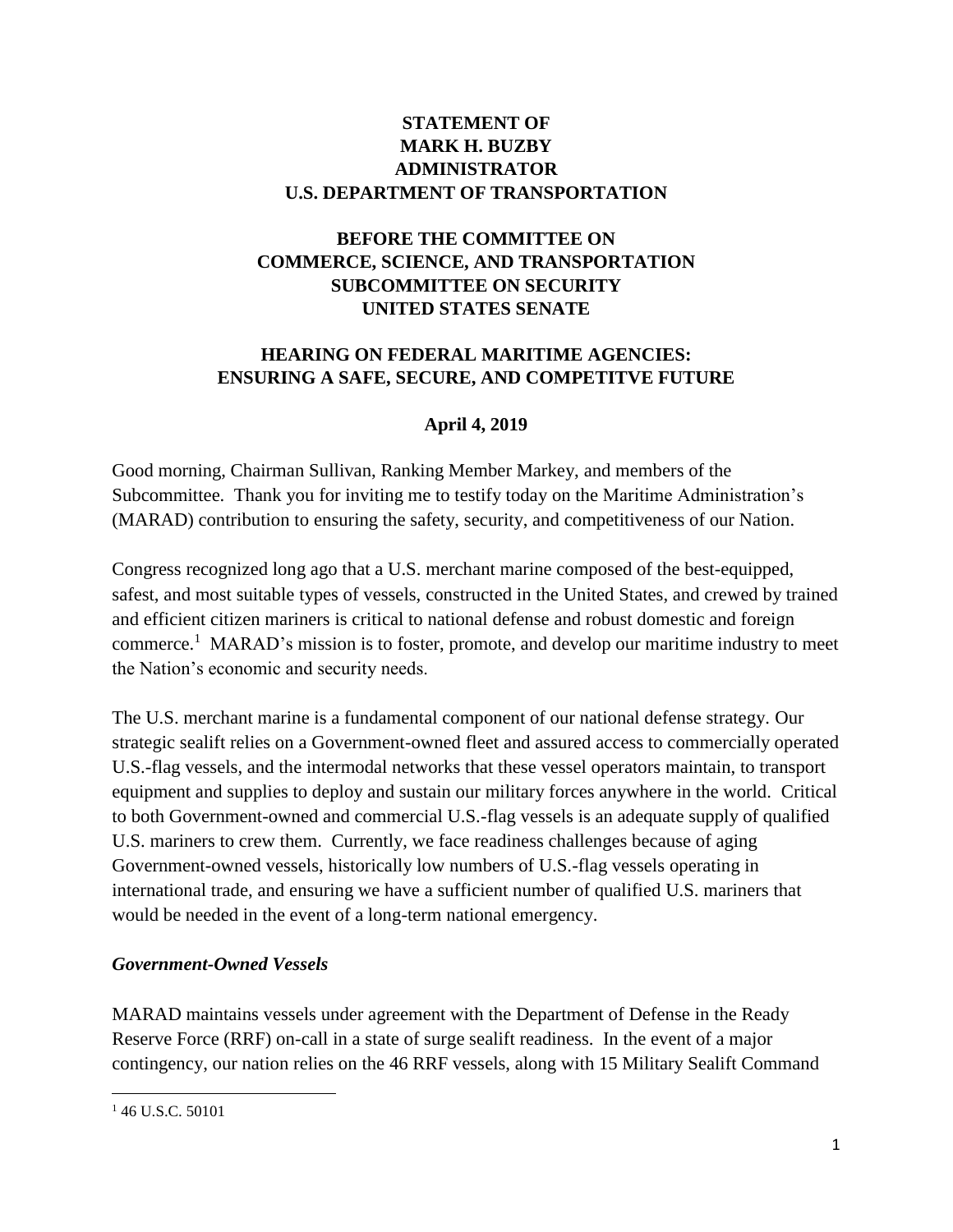vessels, to provide the initial surge of sealift capacity. After the initial period, commercial U.S.-flag vessels join the effort to provide sustainment shipping capacity.

The average age of RRF vessels is more than 44 years, and for the past year we have struggled to maintain readiness levels across the fleet. Older, increasingly obsolete equipment and systems require more time and money to repair or replace, if replacement parts, equipment and systems are even available. As a result, the escalating cost of service life extensions is an ongoing concern. In addition, resources are needed to complete necessary repairs to comply with new regulatory requirements, such as upgrading and installing covered lifeboats, addressing exhaust emissions, and treating ballast water. To address these needs, the President's FY 2020 Budget for the Department of Defense requests \$352 million to maintain the RRF. Long-term, MARAD supports the Navy's surge sealift recapitalization strategy, which includes a combination of targeted service life extensions, acquiring and converting used vessels, and building new vessels in U.S. shipyards.

# *U.S.-Flag Commercial Fleet*

As this committee is aware, the number of U.S.-flag vessels engaged in international trade has declined over the past several decades and remains near its lowest level in history. Of approximately 50,000 large, oceangoing commercial vessels operating around the world today, only 180 fly the U.S. flag. Of those, 81 vessels operate exclusively in international trade. The remaining 99 operate almost exclusively in domestic ("Jones Act") trades. These types of vessels are critical to the employment base for mariners with the credentials and training required to crew Government ships necessary to deliver supplies and equipment to deployed forces and overseas installations around the world.

Congress established the Maritime Security Program (MSP), cargo preference laws, and the Jones Act to foster the development and encourage the maintenance of a robust merchant marine; however, these programs now merely support a limited number of oceangoing ships in the U.S. flag fleet. The MSP helps maintain an active, privately-owned, U.S.-flag fleet of 60 militarily useful commercial ships operating in international trade and employing U.S. mariners fully qualified for sealift operations. MARAD provides MSP participants an annual stipend to facilitate the financial viability of operating under the U.S.-flag, and in return, their ships and logistics networks are available through pre-negotiated contingency contracts. The MSP facilitates employment for 2,400 U.S. merchant mariners qualified to sail on oceangoing vessels who we may call upon to crew the RRF vessels when those ships are activated. The MSP also assures DOD access to the critical multibillion-dollar global networks of intermodal facilities and transport systems maintained by MSP participants. A continued commitment to this program is reflected in the President's FY 2020 Budget, which requests \$300 million for the Maritime Security Program.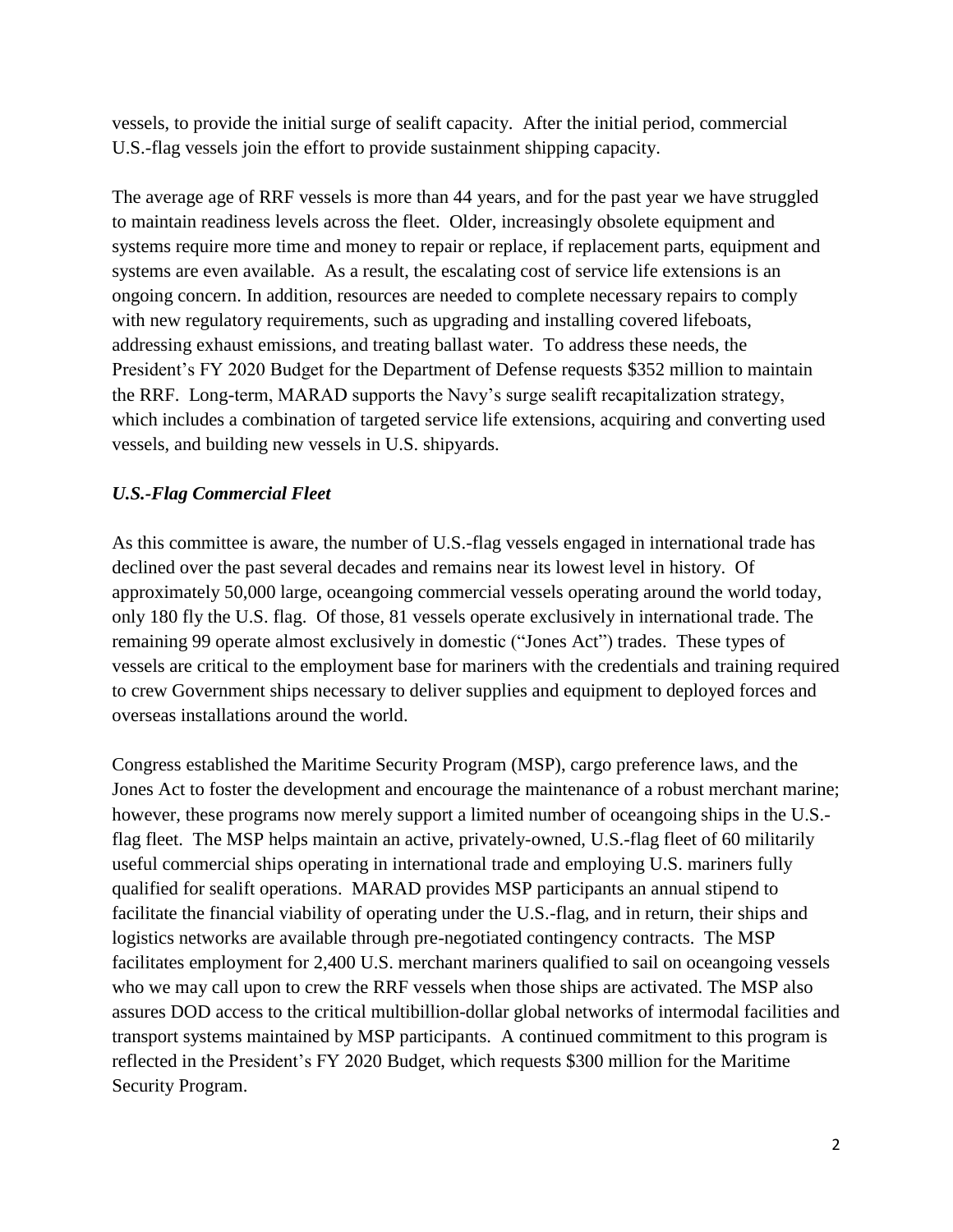The number one concern for any commercial vessel operator is access to cargo. Government and commercial demand for U.S.-flag cargo transportation is the lifeblood for these operators and the mariners they employ in the U.S.-flag fleet. Cargo preference laws require shippers of Government-impelled cargo to use U.S.-flag vessels for the ocean-borne transport of a significant portion of certain cargoes purchased or guaranteed with Federal funds. Specifically, 100 percent of military cargo, and at least 50 percent of most non-military, Government-owned or impelled cargo transported by ocean, must be carried on U.S.-flag vessels to the extent those vessels are available. Absent other measures, the cargo preference mandates Congress established support the sustainment and readiness of a U.S.-flagged, privately-owned, international trading commercial fleet, and the continued employment of American private sector merchant mariners.

In addition to cargo preference laws, U.S. coastwise trade laws, commonly referred to as the Jones Act, help sustain the U.S-flag domestic trading fleet. Jones Act vessels employ U.S. mariners and ensure that vessels navigating daily among and between U.S. coastal ports and inland waterways operate with U.S. documentation and a majority American crew, rather than under a foreign flag with foreign crew. The American mariners of the Jones Act fleet are our "eyes and ears" in domestic ports and waters and add an important layer of security for our Nation. In addition, Jones Act requirements support U.S. shipyards and repair facilities, and sustain supply chains that produce and repair American-built ships (including Navy and Coast Guard vessels). Maintaining a domestic base of shipbuilding and repair facilities is critical to ensuring the readiness of our strategic sealift fleet.

#### *U.S. Merchant Mariners*

As I stated earlier, the number of vessels in the U.S.-flag, oceangoing fleet has reached a low point. I am concerned that the current fleet size could impact our ability to quickly assemble an adequate number of qualified mariners with the proficiency to operate large ships (unlimited horsepower and unlimited tonnage) needed for surge and sustainment sealift operations during a mobilization that lasts more than six months. We may be short of the number of mariners needed to meet crewing requirements beyond those first six months. While, historically, the men and women of the U.S. merchant marine have voluntarily shipped out in times of need, and even extended their time at sea beyond normal tours when called upon to do so, it is important to note that commercial mariners are under no legal obligation to do so. MARAD is conducting a survey of mariners to ascertain with more certainty their potential availability and willingness to "answer the call." The results will help clarify the size of the pool of qualified mariners upon which our Nation could potentially rely in times of need. Additionally, we are working to better track licensed mariners who may no longer be sailing, but could serve if needed, and project mariner availability to meet the Nation's commercial and sealift requirements.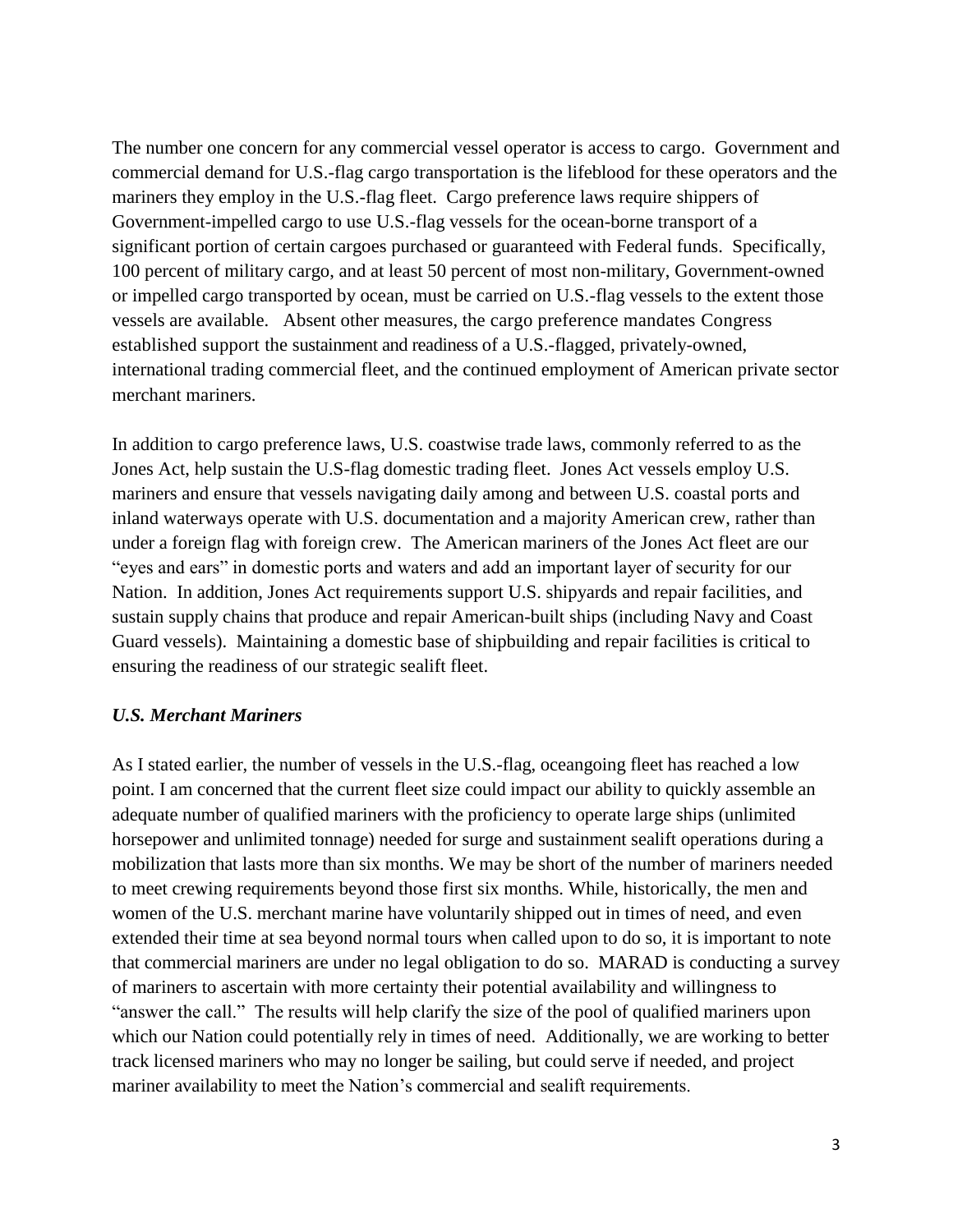#### *Mariner Training*

 $\overline{\phantom{a}}$ 

To ensure that qualified mariners remain available to satisfy DOD sealift requirements, the Department of Transportation (DOT) and MARAD are firmly committed to mariner officer development at the U.S. Merchant Marine Academy (USMMA or Academy) and six State Maritime Academies (SMAs).<sup>2</sup> Each year, the USMMA graduates approximately 225 new highly skilled, entry-level Merchant Marine officers who are qualified to crew large, ocean-going vessels. Our Midshipmen must have 360 days of sea service in order to qualify for their U.S. Coast Guard credentialing exams. This shipboard training program exposes Midshipmen to life at sea aboard commercial and military vessels. USMMA graduates must accept active-duty or reserve officer commissions in an Armed Service or other uniformed service of the United States. The graduates who do not pursue the active duty option (the majority of graduates) become guaranteed source of mariners who will crew Government owned surge sealift vessels. The President's FY 2020 Budget requests \$81.9 million for the USMMA to maintain the highest standards of mariner education and training.

The Academy, MARAD, and DOT are committed to ensuring the safety of Midshipmen both on campus and during their sea year. Since I became Maritime Administrator, we have improved Academy programs and procedures related to sexual harassment and sexual assault, and are making progress to instill a culture of zero-tolerance for such behavior. I am pleased with the direction and momentum of change at the Academy under the leadership of our new Superintendent, RADM Jack Buono, but am also cognizant that eliminating sexual assault and sexual harassment is an issue that requires consistent attention. As such, addressing sexual harassment and sexual assault at the Academy remains a top priority for me and DOT leadership.

The SMAs collectively graduate approximately 900 entry-level merchant marine officers annually. Unlike the USMMA, SMA cadets receive most of their sea time while sailing on board MARAD-provided training ships, rather than on commercial or military vessels. The SMA training ships are very old and need to be replaced. We appreciate the support Congress has provided for the School Ship recapitalization program, by appropriating funding for one vessel each in FY 2018 and FY 2019. Since that first appropriation in March 2018, MARAD has developed and implemented an acquisition strategy, incorporated industry feedback into the ship design, and is well along in evaluating proposals to select a Vessel Construction Manager. The President's FY 2020 Budget requests \$242.3 million for the SMAs, which includes funding for a third training vessel, and maintaining the existing training ships.

<sup>2</sup> The six State Maritime Academies (SMA's): California Maritime Academy, Maine Maritime Academy, Massachusetts Maritime Academy, Great Lakes Maritime Academy, Texas A&M Maritime Academy, and the State University of New York Maritime College.